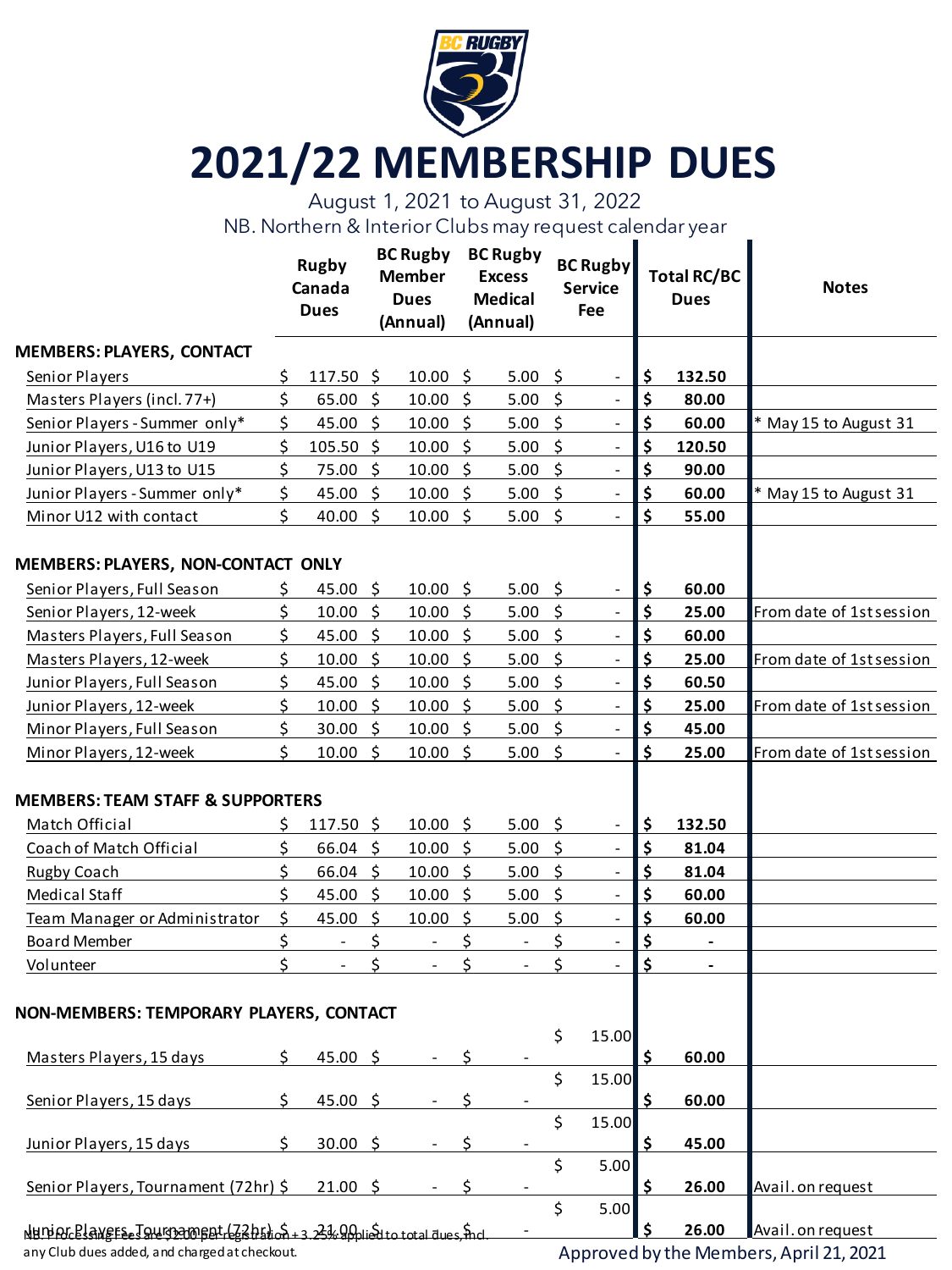

# **2021/22 MEMBERSHIP DUES**

### **ADDITIONAL INFORMTION**

#### **INSURANCE**

- For definitions and age limits on membership categories, please visit Rugby Canada
- For all annual memberships, Rugby Canada coverage commences on August 1, 2021, or the date of members' registration, whichever is the later date. That is, you must be registered to have insurance coverage for your participation in any rugby activities. If you're not registered, you're not insured.
- 12-week membership has insurance coverage for the 12-weeks of program delivery as determined by the Member Organisation. 12-week memberships and programs will be managed on the Sportlomo Events Platform. Administrators must be sure to enter the 'start date' and 'end date' of the program to ensure proper insurance coverage for their members.
- Only those registered as Board Member will be covered under the Member Organization's Directors & Officers Insurance, and this Insurance is only valid if the Member Organization is a registered entity in the Province in British Columbia. Masters Player category is only valid for training and matches adhering to Law Variations for Masters Rugby.
- Players participating in an older age-grade must upgrade their registration to the higher (older) membership type. That is, if a U14 player is participating in a U16 competition, they must hold the membership for the U16 competition that they are participating in.
- Members who participate in multiple roles must be registered in all relevant membership types to have insurance coverage for each of those activities. Only the highest Rugby Canada due will be charged,

#### **OTHER CHARGES**

• Processing Fees are \$2.00 per registration + 3.25% applied to total dues, incl. any Club dues added, and charged at checkout.

#### **REFUNDS**

• The Registration system will only automate refunds made within two-weeks of [an individual's registration date, in accordance with Rugby Canada's Refund](https://rugbycanada.sportlomo.com/refunds/)  Policy and [BC Rugby's Refund Policy](http://www.bcrugby.com/policies).

#### **ON REQUEST**

• A social membership category is available in the registration system for Member Organisations to use. This category has no insurance coverage, nor does it have any direct affiliation with Rugby Canada or BC Rugby.